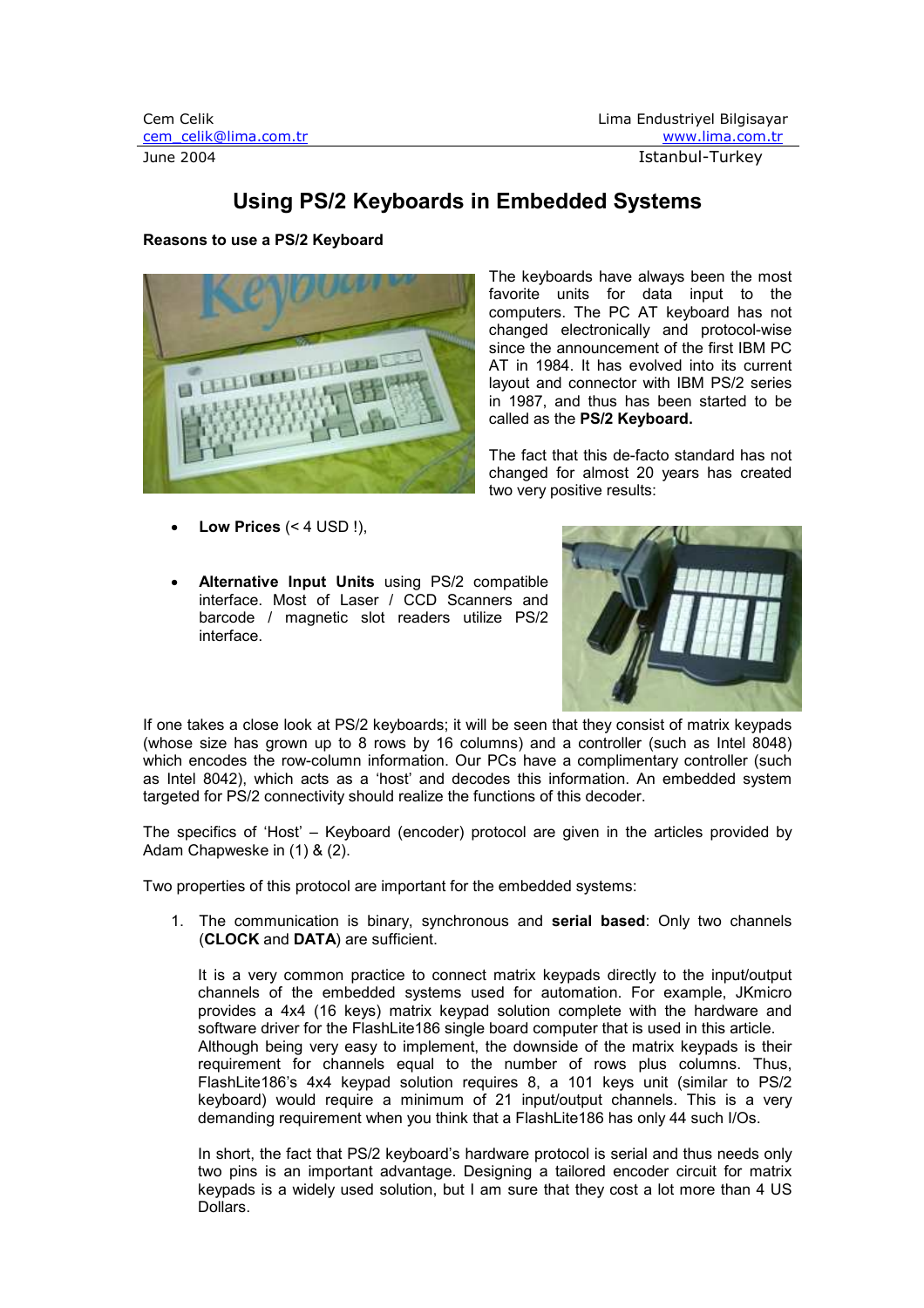2. Communication is two-sided: In addition to the expected data flow from keyboard's encoder to the 'host' (PC), the host can send commands to it for adjusting certain functions.

When we take a look at the commands that can be sent; it will be seen that they are used to control LEDs (Num/Caps/Scroll Lock) and to setup the typematic rates. We can assume that we will not need these adjustments in embedded systems and make provisions for only one-sided communication from keyboard to the host.

This is exactly what has been tested in this article to reduce the development work and CPU load.

### Connections and the Protocol

Due to above summarized advantages; there are a lot of PS/2 keyboard related solutions for various platforms in the Internet. Craig Peacock presents an application developed for 68HC705 in (3). This article also contains lots of detailed info about PS/2 keyboards. Atmel has a sample solution developed for its AVR processor, written in 'C' (4).

There are two important preparations that need to be completed before connecting a PS/2 keyboard to any controller:



- 1) A regulated, +5VDC power needs to be supplied to the keyboard. The power requirement can go up to 100mA and one needs to ensure that the GNDs of the power supply and the controller are common.
- 2) DATA and CLOCK signals are "open collector" type: they need to be "pulled-up" to 5VDC via 10kOhm resistors. Remember that a logical "0" generates a 5V signal, while a logical "1" is observed as 0V !

Each key pressed causes a packet of data to be output by the encoder. Each data packet is output during 11 cycles of CLOCK, therefore can be interpreted to be containing 11 bits : 1 start bit  $(= 0)$ , 8 data bits (one byte), 1 parity  $(= 0 \text{ or } = 1)$  and 1 stop  $(= 1)$  bit.

The signals that will be observed on CLOCK and DATA pins, when 'Q' is pressed are shown below. This diagram is taken from Adam Chapweske's article (1). 'Q' key is encoded with an ASCII value of 31 ("15" as hexadecimal and "00010101" as binary).

The conclusions to be derived from the wave representations of the communications protocol are given below:



CLOCK signal is generated only during the data transmission period: In other words, this signal is suitable for an interrupt-based application.

Correct DATA values are generated only after CLOCK signal level has gone down to 0V: Interrupt routine should read the DATA bit only during this stage.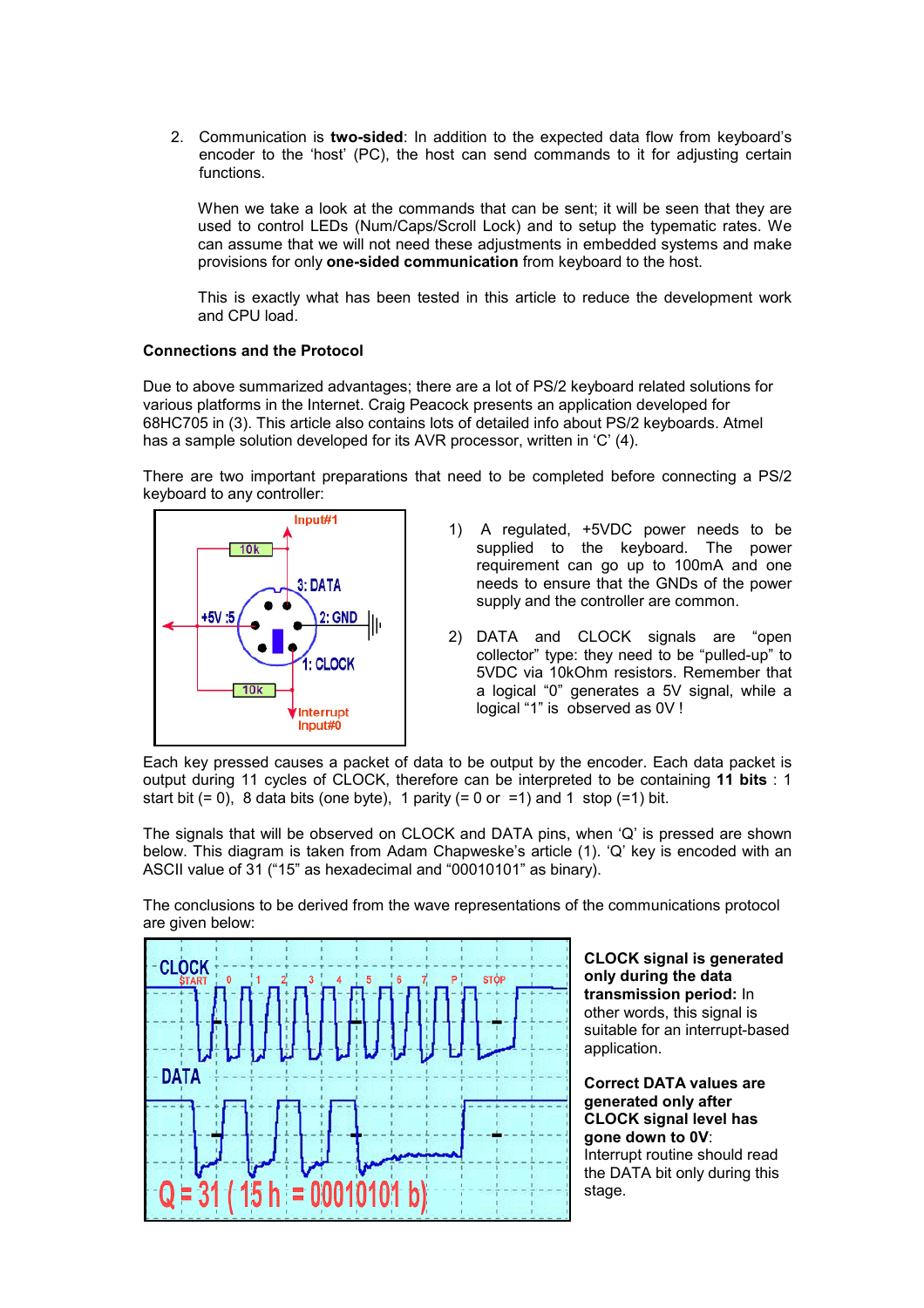# Key Codes

If we take a close look on our keyboard usage; we will notice that it consists of several steps. Even if we press a single key; key pressing is the obvious event. Key-up is the second one which triggers its own stream of data. Repeating the generated key codes (after a certain delay), generating different code combinations when a key is pressed with secondary keys such as [SHIFT], [ALT], [ALTGR], and [CTRL] are the other functions the encoder fulfills.

Craig Peacock's article (3) gives a very useful diagram for the codes generated by a keyboard in US English layout :



This diagram should warn a developer about two issues:

- Some keys generate two, a few such as [PRT SCR] and [PAUSE] generate more characters.
- The codes need to be decoded (interpreted) as per the layout: For example the 'Q' key (15h) should be decoded as 'F' when using a "Turkish – F Keyboard".

### A Test Application for JKmicro's FlashLite186

In this test study. FlashLite186 has been used. It is an industrial, single board computer manufactured by JKmicro (www.jkmicro.com), has a 33Mhz 80186 compatible RDC8822 processor and comes with a preloaded DOS compatible OS. It is very compact in size and has an extended working temperature range of -20 to +85 °C. An unregulated power supply with 2W, 7 to 34 VDC can be used if needed. Its detailed specification can be accessed from: http://www.jkmicro.com/products/flashlite186.html



Since the operating system is DOS (compatible); one can use many of the conventional (old) development environments. In this study, Borland C/C++ V.4.52 has been used. The application has been installed and then launched in a FlashLite186 with HyperTerminal using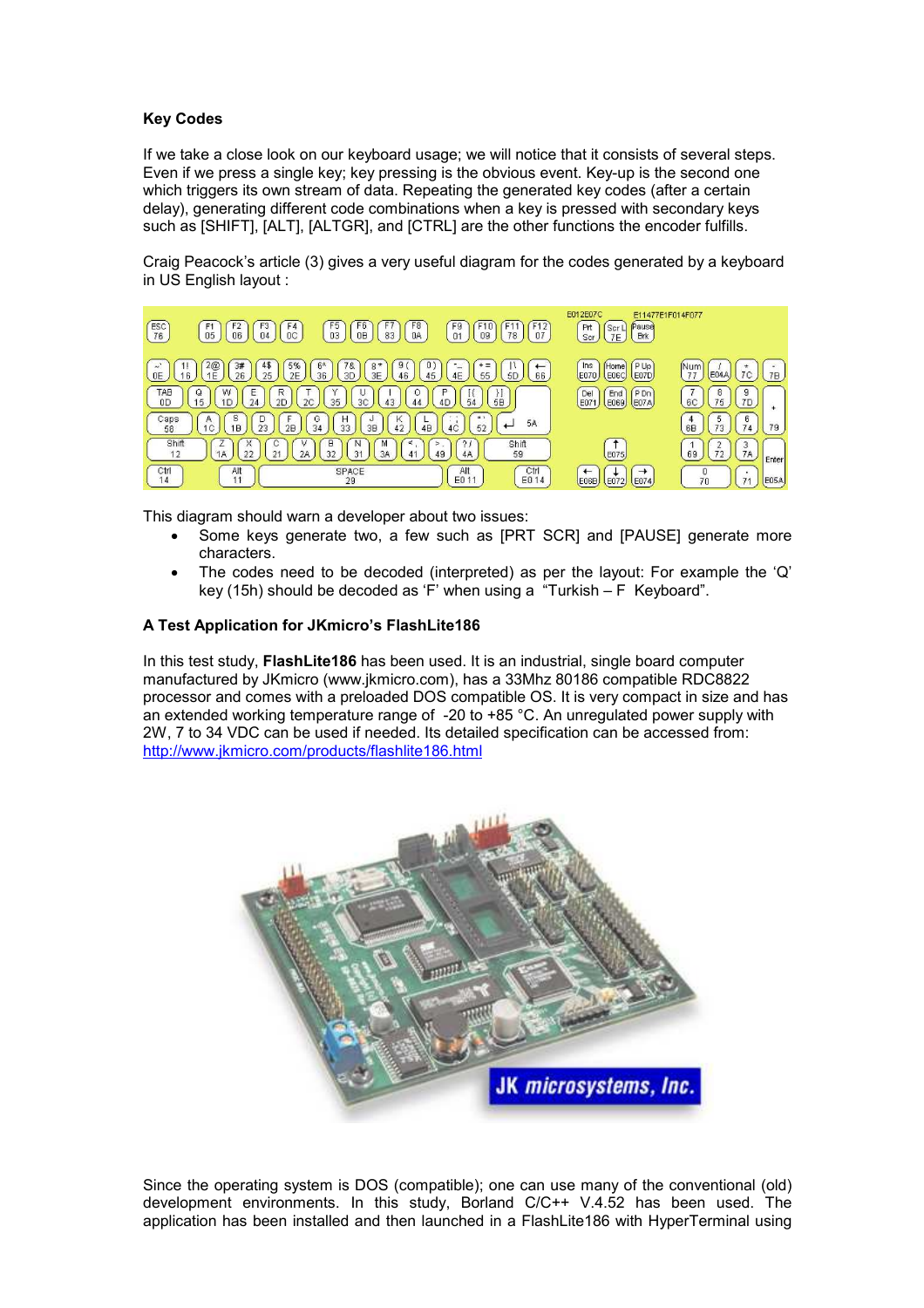its serial port named "console". This name has been chosen deliberately because all "console" interactions such as keyboard inputs ('getch') and screen outputs ('printf') are diverted to this port at BIOS level.

FlashLite186 has 44 channels of digital I/0. In the test application, two of the I/Os grouped under PORTC (located within J9 connector) have been used. J9 connector also has a pin to accept a signal to trigger interrupt INT2. CLOCK signal has been connected to this INT2 in addition to pin 0 of PORTC, to facilitate a simpler and cleaner programming algorithm by using this interrupt.



The application's interrupt routine is triggered when CLOCK signal's level is changing from 0 to 5V. This phase has been shown with the yellow portion of clock waves.

The DATA bit's value needs to be read only when CLOCK is 0V. Therefore, the interrupt routine needs to wait until that stage, as shown with the red portions of the waves.



Two 'C' functions collecting the data bits as per this diagram and decoding them are given below:

```
/***********************************************************/ 
/* ps2 int: INT driven service routine that collects 10
/* bits that make up a scan code sent by a PS2 encoder. */* It does not check the validity of parity or stop bits */
/***********************************************************/ 
void interrupt ps2_int(void) 
{ 
      unsigned char retry = 0, binp;
      unsigned static char bkey = 0, bcount = 0;
      if (bcount \langle 10 \rangle { 
                    // Wait until CLOCK signal is down (0V) 
                  while ( ((binp = inportb(0x602)) & 1) && (retry++ < PS2 WAIT) );
                   if ( retry < PS2_WAIT ) 
\mathcal{L}_{\mathcal{A}} and \mathcal{L}_{\mathcal{A}} and \mathcal{L}_{\mathcal{A}} and \mathcal{L}_{\mathcal{A}}if ( (bcount < 8) && (binp & 2) ) bkey = bkey + bits[bcount];
                           bcount++; 
                    } else { 
                    // CLOCK signal did not go down - ERROR 
                           bcount = 0;<br>bkey = 0:
                           bkey
and the state of the state of the
       } else { 
                            // 10. bit is received - Decode the key 
                           ps2_decode(bkey); 
                          bcount = 0;<br>hkey = 0;
                          bkey
\mathbb{R}^n \times \mathbb{R}^n // Selective End of Interrupt for INT2 
       outport(EOI, 0x000E ); 
\overline{ }
```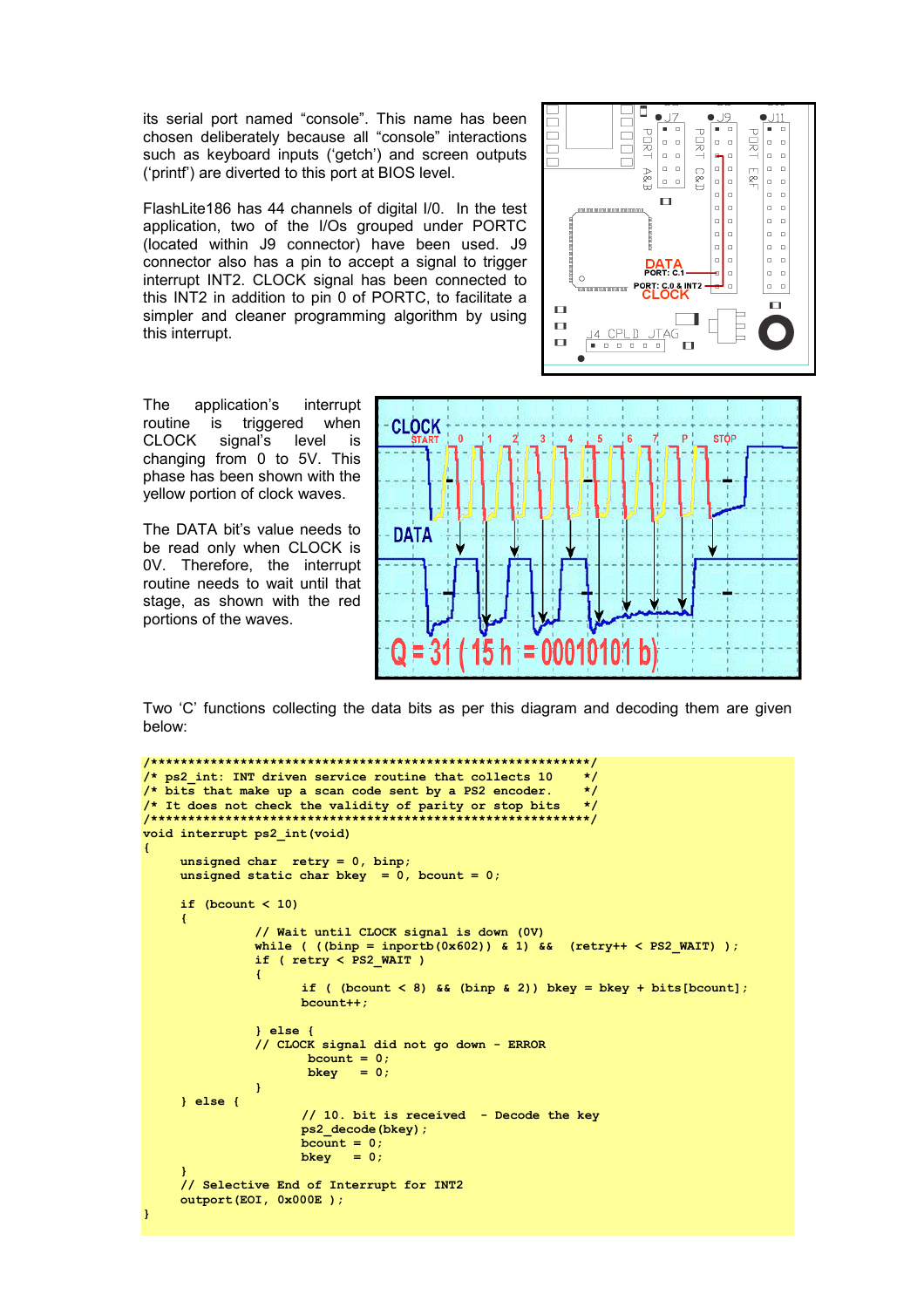```
/* ps2 decode: Decodes characters collect by ps2 int into*/
/* key and shift code buffers. It increments character
                                                              \star/
/\star count (charcount) by checking the time interval
                                                              \star/
/* between the last two calls (stored in ps2_clock)
                                                              \star//*
    shiftcode bits are set as below:
                                                              \star/\overline{1}0 : Left / Right Shift
                                                              \star/
          1 : Left / Right Control
\gamma\star/
/*
          2 : Left / Right Alt
                                                              \star//\star3 : Extended Key Flag (key starts with E0)
                                                              \star//**************************
                                     *********************
                                                             ***/void ps2 decode (unsigned char keyin)
#define PS2 RATE 3
     //Decode key or shift code
     switch (keyin)
     \overline{1}case 0x0://NULL
               break;
          case 0xF0://Key UP identifier
               break:
          case 0xE0://Extended key
                shiftcode[character] = shiftcode[character] | 8;break:
          case 0x11://Left or Right Alt
               shiftcode[character] = shiftcode[character] | 4;break;
          case 0x12://Left SHIFT
               shiftcode[character] = shiftcode[character] | 1;hreak\cdotcase 0x14://Left or Right CONTROL
                shiftcode[characteration] = shiftcode[characteration] | 2;break;
          case 0x59://Right SHIFT
                shiftcode[character] = shiftcode[character] | 1;break:
          default :
               keycode[character] = keyin;break;
          \mathbf{I}if ( (keycode[charcount] != 0) \& \
                (labs(biostime(0, 0L) - ps2 clock ) \ge PS2 RATE)
          \mathbf{f}if (charcount < PS2_MAX)
                      \overline{1}charcount++shiftcode[charcount] = 0;keycode[character1] = 0;\overline{1}// Update last decoding time
          ps2_{clock} = biostime(0, 0L);\mathbf{I}
```
You can download the full application from the below link: http://www.lima.com.tr/Support/JKSupportE.asp